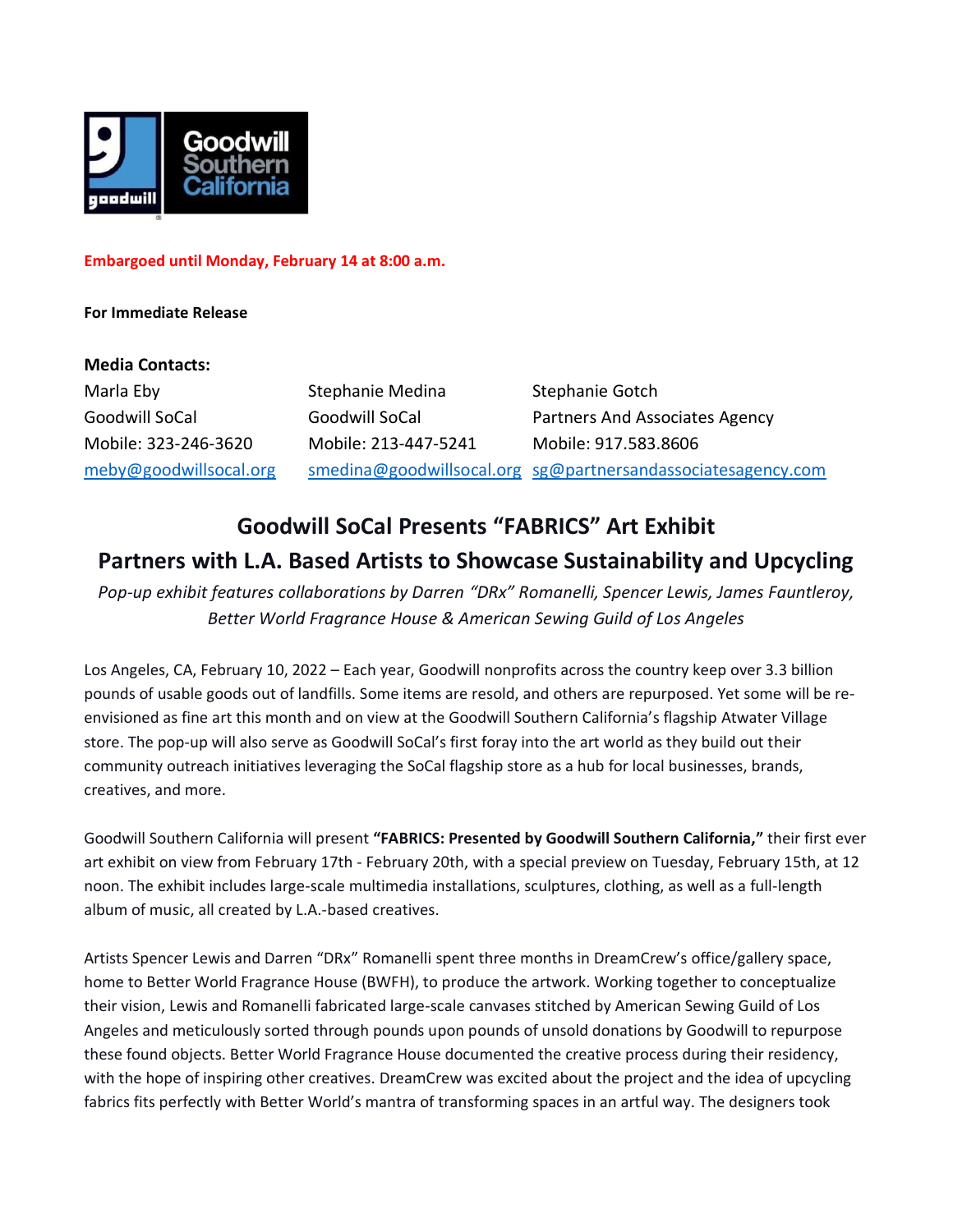inspiration from the gallery space, Goodwill's found objects, and the collaborative process to create works of art that touch upon these themes of upcycling, sustainability, and the power of creativity, ultimately promoting a better and more inclusive world.

"FABRICS Presented by Goodwill Southern California" was created in partnership with the following L.A.-based creatives:

- The **American Sewing Guild (Los Angeles)** stitched the large-scale canvases together using damaged or unsold textiles donated to Goodwill Southern California.
- Designer and curator **Darren "DRx" Romanelli** worked with the Guild to craft the canvases and create an exclusive collection of wearables for the exhibit.
- Contemporary artist **Spencer Lewis** painted seven original canvases and built two sculptures from the recycled materials.
- Canvases and artwork were created, conceptualized, and painted at the **Better World Fragrance House / DreamCrew's** creative offices. The gallery space within the offices was used as a residence for Spencer Lewis and Darren "DRx" Romanelli to create their artwork over the past year. This collaboration marks the first of many arts initiatives fostered by Better World Fragrance House to amplify emerging voices in contemporary art.
- Grammy Award-winning songwriter **James Fauntleroy** wrote and recorded a full-length album of original music inspired by the project, made exclusively for Goodwill Southern California.

"I've been reconstructing vintage for over 20 years. I remember my first couple years of starting out my brand and visiting the Goodwill quite often looking for certain garments. So many years later having it all come full circle is such a fulfilling project. Especially the idea of inspiring visitors who might think differently about the vintage they are seeing around them…the boundless possibilities." – Darren "DRx" Romanelli

"Disruptive and familiar is what makes innovation in art. It was a great moment coming together creating this project in the DreamCrew space. The environment had such a strong element of inspiring the collective team as well as the outcome of the items. All the different components clicked into place really authentically which made everybody's contributions feel great. That's the power of remixing and recycling, we drag our whole history across the beat." – Spencer Lewis

This exhibit was coordinated as part of the Do Goodwill campaign, an initiative to raise awareness about the mission of Goodwill: to provide job training and assistance to people with barriers to employment. Since its founding, Goodwill's retail locations serve a dual purpose: Sales fund mission-based workforce development programs as well as divert usable goods from landfills. Like this artwork, Goodwill Southern California promotes sustainability for people and the planet.

"The artwork and its collaborators truly embody our mission of transformation and second chance," said Patrick McClenahan, Goodwill SoCal's President and CEO. "Hosting this exhibit at our Community Enrichment Center makes the art accessible to all. We invite you to experience the beautiful juxtaposition of creativity, sustainability, and doing good for our community."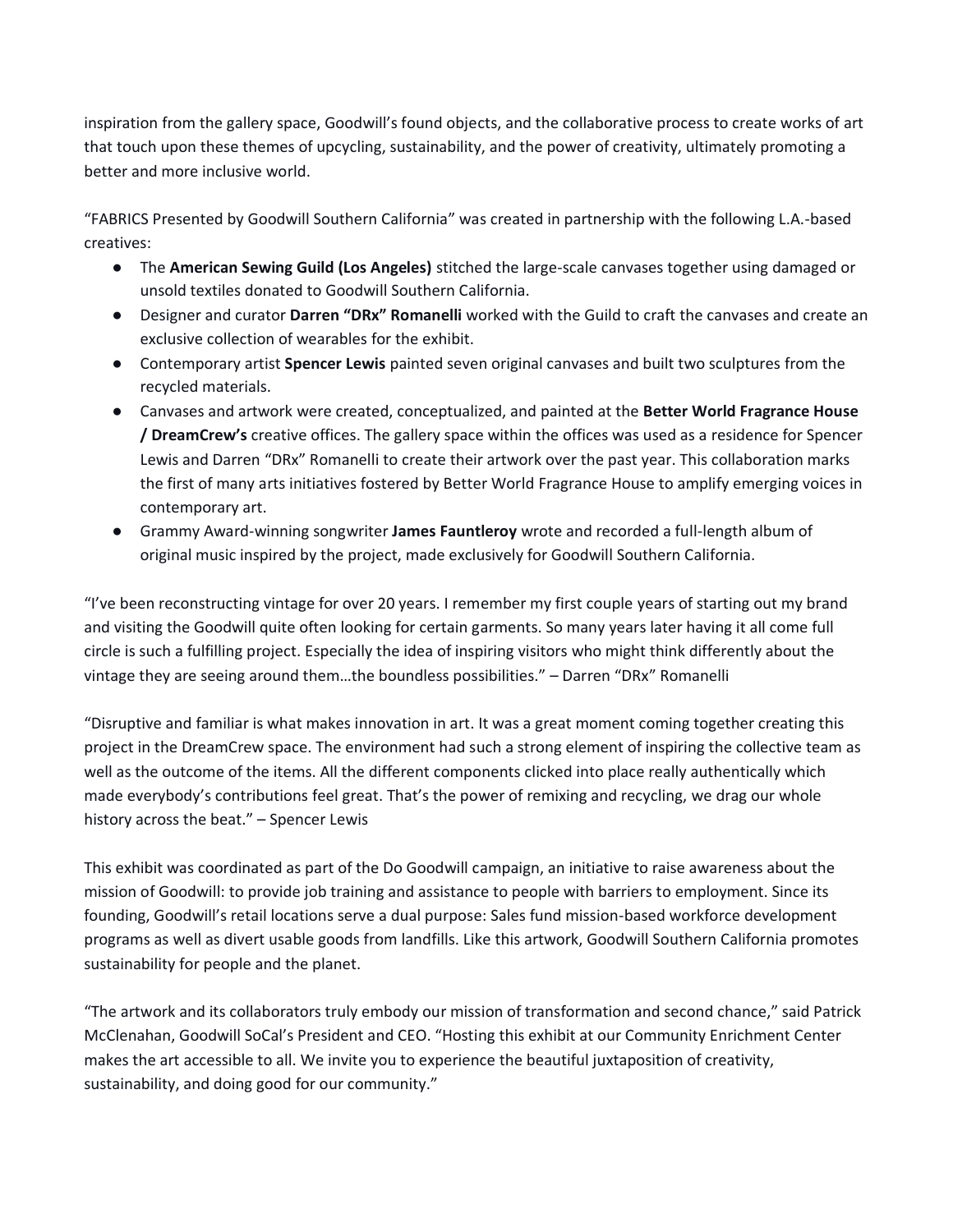#### **FABRICS**

Presented by **Goodwill Southern California** What: Goodwill SoCal Pop-Up Art Exhibit When: Tuesday, February 15th, 2022 12:00 PM – Media Preview Public Opening: Thursday, February 17th, 2022 – Saturday, February 19th, 2022 – 10 AM - 9PM / Sunday, February 20th, 2022 – 10 AM - 7PM Where: Goodwill Southern California Community Enrichment Center 3150 N. San Fernando Road, Los Angeles, CA 90065 (Atwater Village, just s. of Glendale). Free parking.

Featuring: Darren "DRx" Romanelli, Spencer Lewis, James Fauntleroy and The American Sewing Guild in partnership with Better World Fragrance House

The artists will describe their creative process at the opening and are available for interviews upon request. The event will also feature a special live performance by James Fauntleroy. The capsule clothing collection created by Darren "DRx" Romanelli will be available for sale in the store, as well as collectibles hand-sourced by DRx from Goodwill SoCal's inventory.

For press / media inquiries regarding Goodwill SoCal please contact Marla Eby, Goodwill SoCal Director of Marketing, [meby@goodwillsocal.org](mailto:meby@goodwillsocal.org) or call 323-246-3620.

### **About Goodwill Southern California**

Transforming lives through the power of work, Goodwill Southern California (GSC) serves individuals with disabilities or other vocational challenges by providing education, training, work experience and job placement services. Each year, GSC prepares and places thousands of individuals into sustainable employment through programs and services offered at three campuses, Career Resource Centers, WorkSource Centers, Deaf, Youth and Veteran Employment Programs throughout Los Angeles (north of Rosecrans Ave.), Riverside and San Bernardino counties. GSC supports its mission with proceeds generated from more than 80 stores and 20 attended donation centers. GSC spends 95 percent of its budget on programs and services. Committed to caring for the earth, each year GSC diverts more than 100 million pounds of reusable or recyclable goods from landfills**.** Follow us on social media - @GoodwillSoCal. For more information, visit [www.goodwillsocal.org.](http://www.goodwillsocal.org/) Goodwill is GOOD for everyone!

### **About Darren "DRx" Romanelli**

Darren "DRx" Romanelli is a Los Angeles-based creative multi-hyphenate and founder of the award-winning agency Epidemic, formerly known as StreetVirus. Over the last 20 years, Romanelli has been instrumental in bridging the gap between art, culture, and commerce in ways that have revolutionized the way artists and brands collaborate to create moments that inspire and create an impact on a global scale. Unique in his positioning at these intersections of culture, Romanelli has expertly navigated collaborations between Fortune 100 companies and museum-level artists in ways that have amplified each project leaving the whole much greater than the sum of its parts.